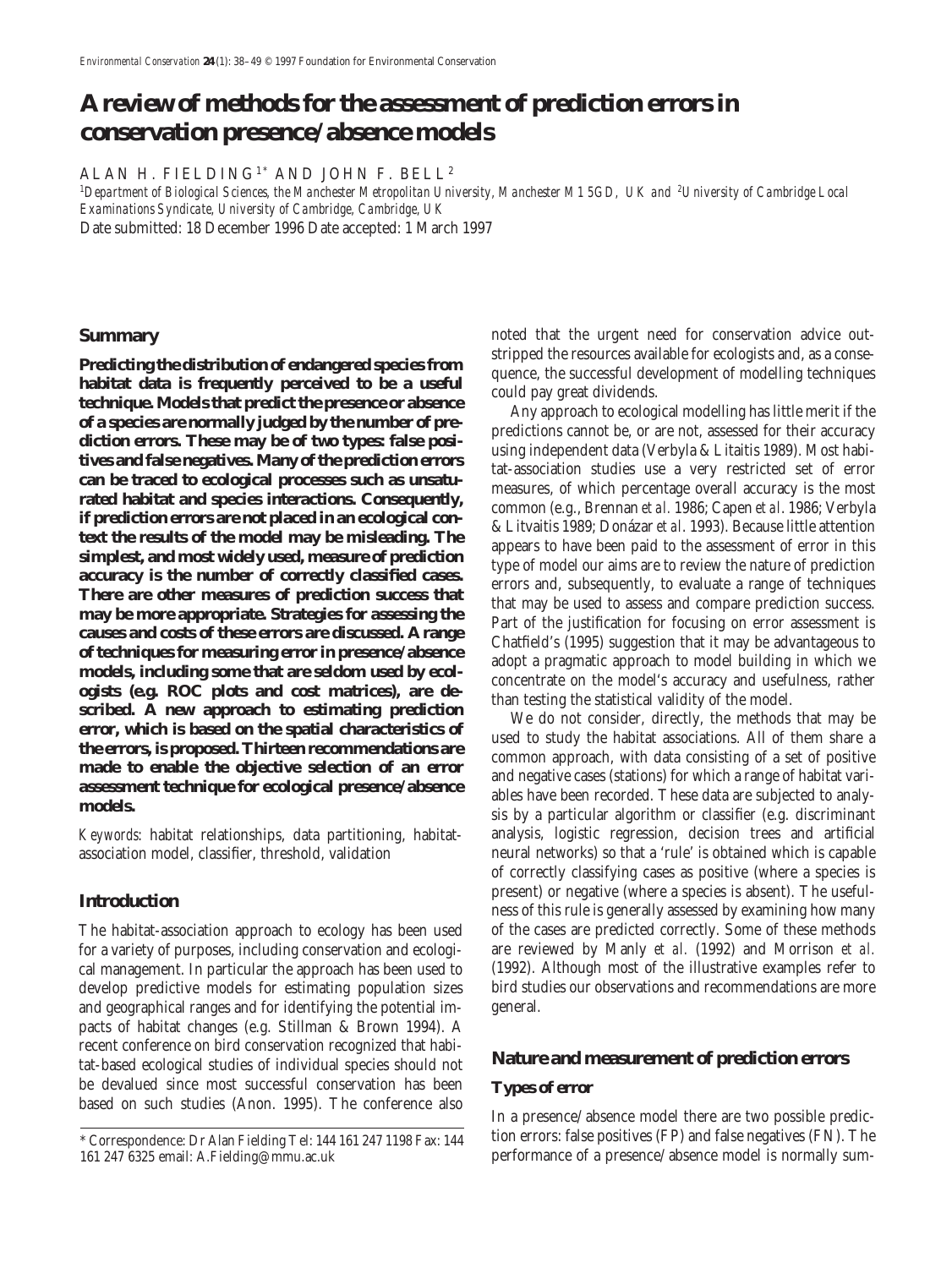

**Figure 1** A confusion matrix.

marized in a confusion or error matrix (Fig. 1) that crosstabulates the observed and predicted presence/absence patterns. Morrison *et al.* (1992) refer to FP errors as type I and FN errors as type II. Data in the confusion matrix are sometimes presented as percentages rather than counts.

### **Data partitioning**

It is generally accepted that robust measures of prediction success make use of independent data, i.e. data not used to develop the prediction model. Table 1 describes some strategies used to obtain testing data. We refer to the two data sets needed to develop and test predictions as 'training' and 'testing' data. A variety of synonyms are used by other workers, e.g. learning and validation data. It is common practice to split or partition the available data to provide the training and testing data. Chatfield (1995) questioned the use of data partitioning for model testing, suggesting that splitting data arbitrarily is not the same as collecting new data ('prospective sampling' in Table 1). He also questioned the validity of a 'hold-out' sample (see Table 1) to choose a 'best' model. The best model, e.g. deciding which set of predictor variables to include, is normally based on some measurement of error. The ecological literature seems to have paid little attention to how the partitioning method can influence the error rates.

Verbyla & Litaitis (1989) briefly reviewed a range of partitioning methods in their assessment of resampling methods for evaluating classification accuracy.

When the performance of a classifier is assessed we do not obtain its actual confusion matrix, rather it is estimated from an apparent confusion matrix based on the testing set(s) (Blayo *et al.* 1995). This is analogous to the relationship between a parameter and its statistic. Unfortunately the number of available test sets is finite and frequently small. A classifier that uses all of the available data will, on average, perform better than a classifier based on a subset. Consequently if data are partitioned the size of training set must decrease and this can reduce model accuracy. Conversely, larger test sets reduce the variance of the error estimates. There is, therefore, a trade-off between having a large test set that gives a good assessment of the classifier's performance and a small training set which is likely to result in a poor classifier. Rencher (1995) suggests that while partitioning should be used for model validation, all available data should be used to develop the eventual classification rule.

The resubstitution method (Table 1) tends to give optimistically-biased estimates of error rates because of overfitting and a loss of generality (Chatfield 1995). The resubstitution approach provides a lower boundary for the error probabilities of a particular classifier. All partitioning methods reduce the size of the training set resulting in overestimates of the actual error rates. It is possible to average the results from several partitions of the data [*k*-fold partitioning where  $2 < k < (n-1)$ , Table 1] and thus make the accuracy estimate less dependent on a single partition. The *L-O-O* method and the statistically-equivalent bootstrap (Table 1) method gives an upper boundary for the error probabilities.

**Table 1** Data partitioning methods for the allocation of cases to training and testing data sets.

| <b>Method</b>                        | <b>Examples</b>                                                                   | <b>Notes</b>                                                                                                                                                                                                                                                      |
|--------------------------------------|-----------------------------------------------------------------------------------|-------------------------------------------------------------------------------------------------------------------------------------------------------------------------------------------------------------------------------------------------------------------|
| <b>Resubstitution</b>                | Stockwell (1992)<br>Osborne & Tigar (1992)                                        | No partitioning is carried out, the same data are used for training and<br>testing. This tends to provide optimistic measures of prediction success.                                                                                                              |
| <b>Bootstrapping</b>                 | Buckland & Elston (1993)<br>Verbyla & Litaitis (1989)                             | Bootstrap samples (sampling with replacement) are used to assess<br>prediction success. Accuracy is usually reported as a mean and confidence<br>limits.                                                                                                          |
| Randomization                        | Capen <i>et al.</i> (1986)                                                        | Random samples are obtained by sampling without replacement. Accuracy<br>is usually reported as a mean and confidence limits.                                                                                                                                     |
| <b>Prospective sampling</b>          | Capen <i>et al.</i> (1986)<br>Fielding & Haworth (1995)<br>Morrison et al. (1987) | A new sample of cases is obtained after the model has been<br>developed. These could be from a different region or time.                                                                                                                                          |
| k-fold partitioning                  | Stockwell (1992)                                                                  | The data are split into $k (k > 2)$ sets, only one of which is used for training.<br>The remaining $k-1$ sets are pooled for testing purposes. Also known as the<br>hold-out or external method. Accuracy is usually reported as a mean and<br>confidence limits. |
| Special cases of k-fold partitioning |                                                                                   |                                                                                                                                                                                                                                                                   |
| Leave-One-Out (L-O-O)                | Capen <i>et al.</i> (1986)<br>Osborne & Tigar (1992)                              | Also known as jackknife sampling, <i>n</i> samples of 1 case are tested<br>sequentially, the remaining $n-1$ cases forming the training set.                                                                                                                      |
| $K = 2$                              | Smith (1994)                                                                      | Data are split into one training set and one testing set. A variety of<br>strategies may be employed to determine the split.                                                                                                                                      |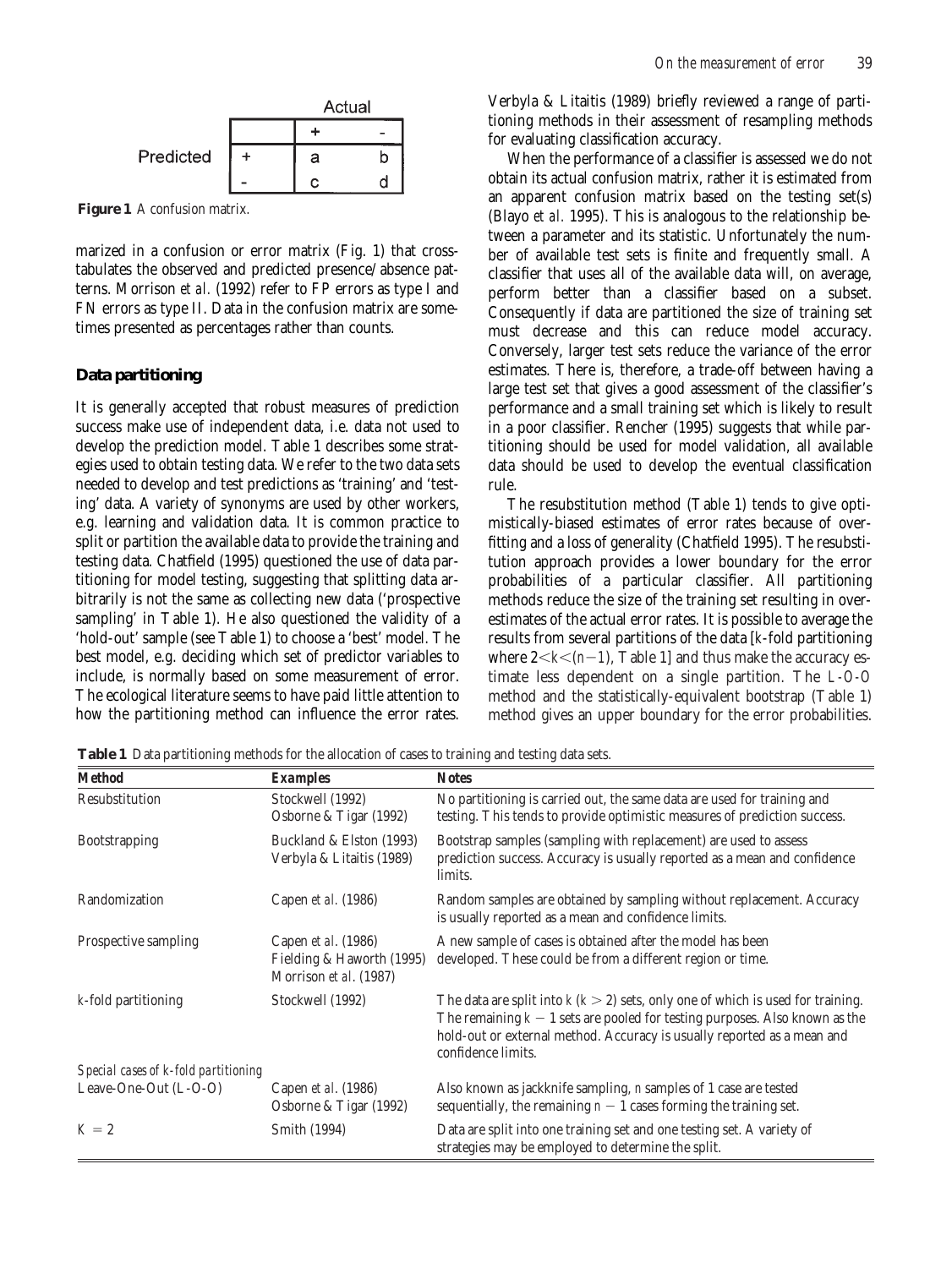Thus, the true performance of a classifier lies somewhere between these upper and lower boundaries.

Huberty (1994) provided a heuristic ('rule of thumb') for determining the ratio of training to testing cases that is based on the work of Schaafsma and van Vark (1979). This heuristic, which is restricted to presence/absence models, suggests a ratio of  $[1 + (p-1)^{1/2}]^{-1}$ , where p is the number of predictors. This approximates to a training set consisting of 75% of the cases when  $p > 10$ .

# **Origin of prediction errors**

Factors that lead to prediction errors can be placed into two broad categories. The first category ('algorithmic' errors) comprises limitations imposed by the classification algorithm and the data-gathering process. The second category ('biotic' errors) comprises processes arising directly from the organism's ecology. These biotic errors arise because not all of the ecologically-relevant processes have been specified in the model. Unfortunately relevant data are often inaccessible.

The greatest difficulty that ecological processes can create for classifiers is that some of the negative locations may be similar, and possibly identical, to positive locations. This will degrade the performance of the classifier and/or result in too many false positives. There are a variety of ecological processes, operating over a range of timescales, that can give rise to data of this type. For example, in conservation-based studies it is almost inevitable that the species will be restricted to few locations, thus only a small proportion of the potentially positive cases will be occupied. This is a particular example of a more general problem of unsaturated populations. Capen *et al.* (1986) noted that there is an implicit assumption in most presence/absence designs that breeding habitats are saturated. They suggest that such an assumption may be unjustified. If a habitat is unsaturated there will be negative cases that have the potential to become positive should the population expand. The classifier will probably falsely predict some of these as positive cases (given the current population size). Newton (1979) provided a good example of this when he demonstrated how in the UK Peregrine, *Falco peregrinus,* recovering populations have twice re-occupied traditional nesting crags. Thus some traditional, but currently unused, crags could have been labelled incorrectly as positive cases by a predictive model.

Intra- and interspecific interference create similar difficulties for classifiers. Austin & Gaywood (1994) and Austin *et al.* (1994) suggested that unimodal distributions, upon which canonical correspondence analysis (CCA) is predicated, may be inappropriate for some species since the curve's shape is influenced by competition. For example, Ratcliffe (1993, p. 308) described how Peregrine were excluded from cliffs in SW Scotland following the re-establishment of Golden Eagle *Aquila chrysaetos* in 1945. Subsequently these cliffs were abandoned by the Eagles and Peregrines returned to breed. Thus, depending on the status of the Golden Eagle a particular cliff could be classified as either positive or negative for Peregrine. This scenario appears to be common amongst birds of prey (Solonen 1993). Interference is not the only interaction that can result in absences from apparently suitable habitat. Reed & Dobson (1993) reviewed the importance of conspecific attraction to the selection of breeding sites. One solution to this type of problem would be to incorporate interspecific information into the classifier. Although this is possible for some applications it is difficult to see how this could be achieved if we do not have the necessary ecological data. Few papers refer to this problem, although Capen *et al.* (1986) developed their models with an explicit assumption that interspecific competition did not preclude nesting.

One of the difficulties with incorporating biotic interactions into a classifier is that interactions must have a scale context. It is well known that bird-habitat associations can have a marked scale dependence (Wiens *et al*. 1987). At the extremes no two individuals can occupy the same space and yet all coexist on the planet. Thus, the size of the sampling unit will determine whether we identify the relationship between individuals as interference or coexistence. The scale problem is symptomatic of a more general problem. The underlying theory of most classifiers assumes that the cases are discrete and unambiguous entities. This assumption will be violated when cases are arbitrarily-defined units of habitat.

Intraspecific competition, in particular territoriality, will result in a minimum distance between positive cases. If the between-positive distance is greater than the sample unit size this can result in the appearance of false positive cases adjacent to the true positive. This effect is mainly a scale problem confounded by spatial autocorrelation (see below) that could be reduced if the sample unit size matched the territory size, but there are difficulties with this. Firstly, sampling units would need to be correctly orientated with respect to the territories. Secondly, territory size is not fixed, it can be dependent on season, age and gender (e.g. Schwede *et al.* 1993; Cederlund & Sand 1994). Thirdly, territories have seldom approximated to simple and constant geometrical shapes (e.g. Weir & Picozzi 1983). Consequently we will always need to accept some compromise value for the sampling unit size and shape.

When field data are obtained the utilized habitat ('realized niche') will be influenced by a variety of spatially and temporally dynamic processes. This has significance for predictive models because the habitat utilization will vary between individuals. Aebischer *et al.* (1993) said that pooling data across radio-tracked individuals, to identify habitat utilization patterns, was justifiable only if it could be shown that the animals do not differ. Variability between sample cases is expected, and should not create difficulties for most classifiers if the variability is random and stationary with respect to location. However, Hengveld (1994) has suggested that some ecological processes are non-stationary at regional or geographical scales. Stauffer & Best (1986) concluded that their data indicated different habitat-selection patterns within a relatively small geographical area. Schooley (1994) demonstrated that failure to take account of annual variation in habitat selection could lead to misleading inferences about habitat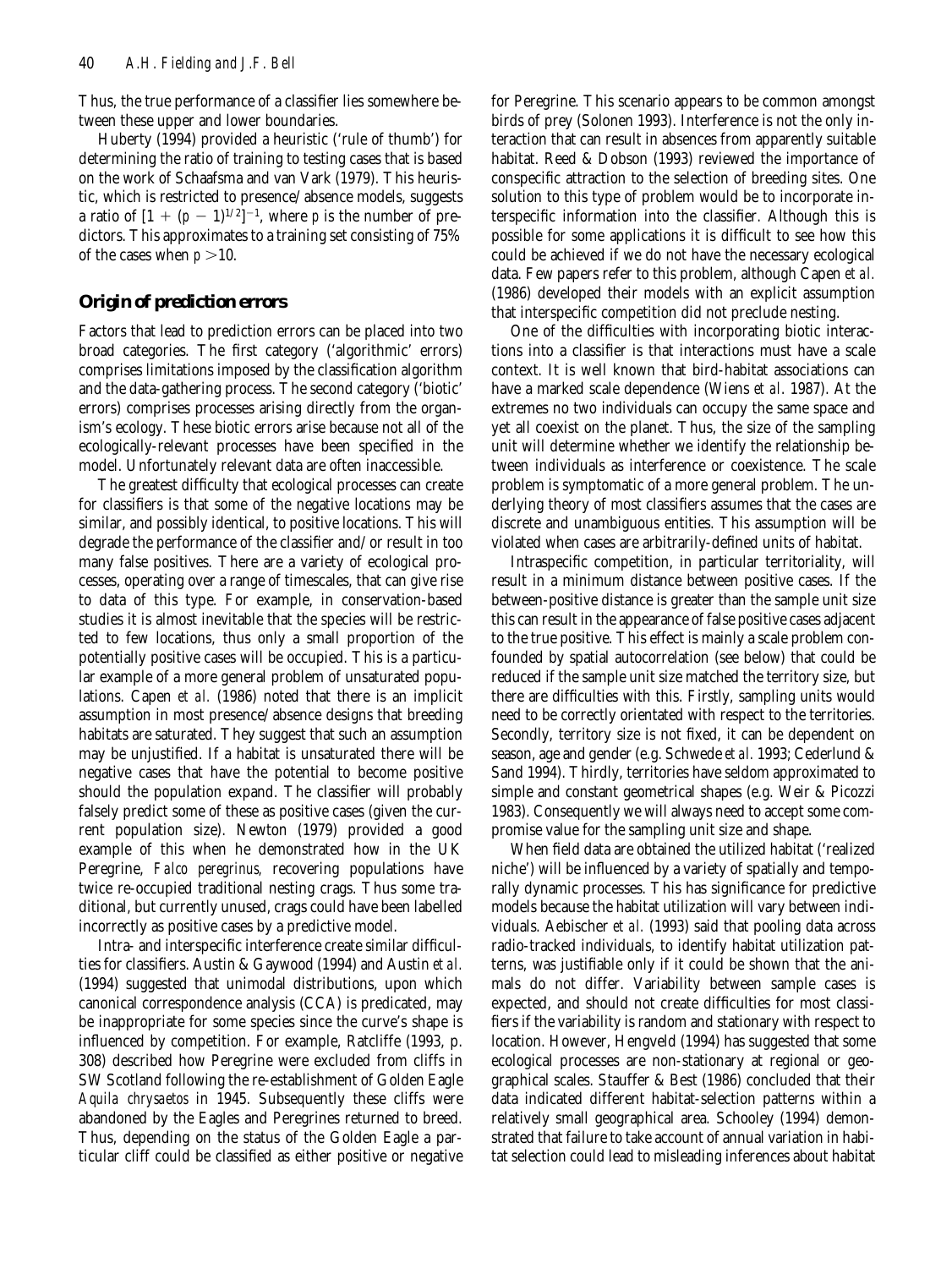associations. Rotenberry's (1986) regression models failed to predict consistently the responses of birds to habitat projected through time, space or perturbation. Rotenberry (1986) suggested that this should not happen with presence/absence models since they need to sample over a larger environmental scale. However, Fielding & Haworth (1995), using a variety of presence/absence approaches, found great variability in the habitat-associations of Golden Eagle, Raven *Corvus corax* and Buzzard *Buteo buteo*.

If individuals of the same species were given an unrestrained choice would they, for example, select the same nest site? Individual variability, related to genetic and phenotypic differences, would probably mean that the answer was no. For example, a simple experiment described by Kettlewell (1955) indicated that wild-type and melanic peppered moth *Biston betularia* preferentially selected backgrounds that gave the maximum cryptic advantage. In reality most individuals will not have an unconstrained choice. They usually exist within an intraspecific and/or interspecific landscape that influences their decisions, e.g. Hohmann (1994) showed that buzzards of different social status used different habitat and this was thought to be due the effect of the population dominance hierarchy. In addition, organisms make 'decisions' at some point in time in a particular ecological landscape, thus their decisions have a historical context. It may not be possible for an individual to alter its decision at a later time. Obvious examples of this include sessile organisms, particularly plants. Harper (1977) described unpublished work that demonstrated how the distribution of *Ranunculus bulbosus* seedlings followed the outlines of cattle footprints that had since disappeared. Harper suggested that only rarely can such behaviour be traced back to a causal event. Similarly, Bocard & Legendre (1994) and Harvey (1995) noted that spatially structured historical events may be an important contributor to community structure, but one which is impossible to assess. Thus, organisms may be in their current locations because of past rather than current events. It is difficult to see how this ecologically important information could be incorporated into a classifier.

Spatial autocorrelation, which is the tendency of neighbouring sample units to possess similar characteristics, is a potential problem for all area-based studies. If sample data are spatially autocorrelated the assumption of independence between cases will be violated leading to problems with the significance of test statistics. If the variables used by the classifier do not reflect fully the 'choices' made by an animal, residuals from a fitted model will exhibit spatial autocorrelation (Augustin *et al.* 1996). Spatial autocorrelation arising in this way is algorithmic since it results from the selection of inappropriate variables. However, spatial autocorrelation may also arise when the probability of occurrence in one sampling unit is not independent of the probability of occurrence in its neighbouring sampling units. Few papers have addressed the spatial autocorrelation problem despite warnings about its effects (for example: Bocard *et al*. 1992; Legendre 1993). Smith (1994) provided a possible solution that incorporated information about neighbours as a predictor variable. He noted that this approach makes prediction difficult since knowledge of neighbours will be missing, although it may be possible to use an iterative technique to generate the predictions. Augustin *et al.* (1996) developed a different iterative method that could be used to predict presence/absence in unsurveyed squares prior to calculating an autocorrelation term based on the occupancy of neighbouring squares.

There are, therefore, a variety of ecological processes which can create difficulties for classifiers leading to more prediction errors. In many analyses it is impossible to incorporate suitable corrective measures, e.g. the location of competitors, into the classifier because the relevant ecological data are unavailable. It is possible, but not necessarily desirable, to use *post-hoc* criteria as an aid to explaining prediction errors. For example, Pereira & Itami (1991) used local expertise to interpret the failure of their model to predict two isolated areas of squirrel activity.

### **Confusion matrix derived measures**

A variety of error or accuracy measures can be calculated from a confusion matrix (Table 2). All of the measures described in Table 2 assume that data are counts and not percentages.

'Sensitivity' is the conditional probability that case *X* is correctly classified,  $p(X_{\!} \mid X_{\mathit{true}})$ . 'Specificity' is the inverse, *p(not*  $X_{Alg} \mid X_{False}$ *).* 'Positive predictive power' assesses the probability that a case is  $X$  if the algorithm classifies the case as *X*,  $p(X_{True} | X_{Alg})$ . 'Negative predictive power' assesses the probability that a case is not  $X$  if the algorithm does not classify the case as *X*,  $p(X_{False} | not X_{Ale})$ . These measures have different characteristics, in particular some are sensitive to the prevalence of positive cases. Table 3 is based on the

**Table 2** Confusion matrix derived measures of classification accuracy.

| $\frac{1}{2}$<br><i>Measure</i> | Calculation                                   |
|---------------------------------|-----------------------------------------------|
| Prevalence                      | $(a + c)/N$                                   |
| Overall diagnostic power        | $(b + d)/N$                                   |
| Correct classification rate     | $(a + d)/N$                                   |
| <b>Sensitivity</b>              | $a/(a + c)$                                   |
| <b>Specificity</b>              | $d/(b + d)$                                   |
| False positive rate             | $b/(b + d)$                                   |
| False negative rate             | $c/(a + c)$                                   |
| Positive predictive power       |                                               |
| (PPP)                           | $a/(a + b)$                                   |
| Negative predictive power       |                                               |
| (NPP)                           | $d/(c + d)$                                   |
| <b>Misclassification rate</b>   | $(b + c)/N$                                   |
| Odds-ratio                      | (ad)/(cb)                                     |
| Kappa                           | $[(a + d) - ((a + c)(a + b) + (b + d))$       |
|                                 | $(c + d)/N$ ]/[N – $(((a + c)(a + b) +$       |
|                                 | $(b + d)(c + d)/N$                            |
| $NMI$ n(s)                      | $[-a, \ln(a)-b, \ln(b)-c, \ln(c)-d, \ln(d) +$ |
|                                 | $(a+b)$ .ln $(a+b)+(c+d)$ .ln $(c+d)/[N]$ .ln |
|                                 | $N - ((a+c).ln (a+c) + (b+d).ln(b+d))$        |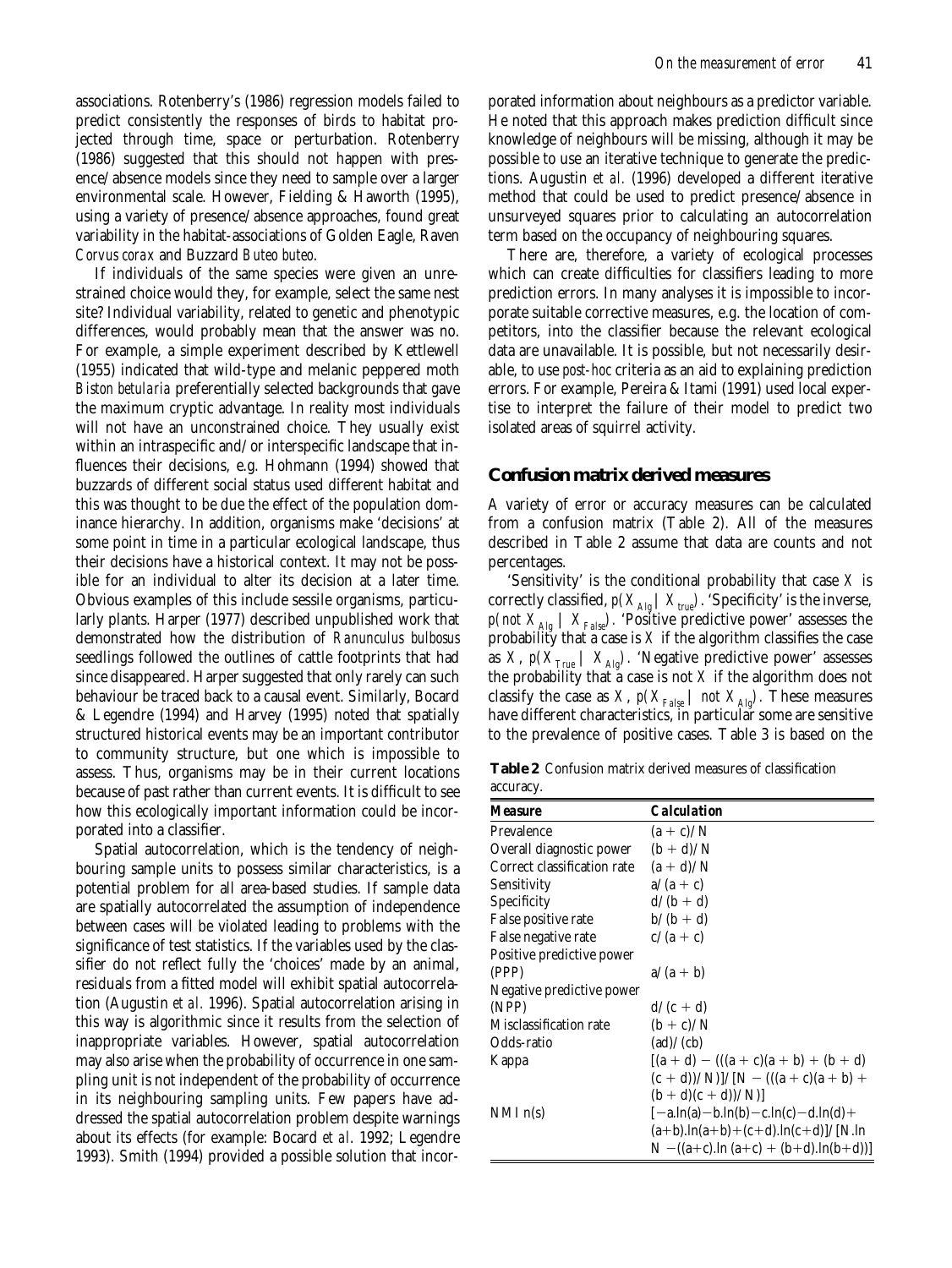**Table 3** The effect of prevalence on the predictive power of a habitat association model using three hypothetical examples that assume different prevalence representing three levels of study (local fieldwork, regional survey and national survey). (*a*) Confusion matrices; (*b*) summary statistics derived from the confusion matrices.

|                         | a                 |                |               |       |  |  |  |
|-------------------------|-------------------|----------------|---------------|-------|--|--|--|
|                         | <b>Observed</b>   |                |               |       |  |  |  |
| <b>Prevalence</b>       | <b>Prediction</b> | <b>Present</b> | <b>Absent</b> | Total |  |  |  |
| 0.5 (local fieldwork)   | <b>Present</b>    | 70             | 5             | 75    |  |  |  |
|                         | Absent            | 30             | 95            | 125   |  |  |  |
|                         | Total             | 100            | 100           | 200   |  |  |  |
| 0.1 (regional survey)   | <b>Present</b>    | 70             | 45            | 115   |  |  |  |
|                         | Absent            | 30             | 855           | 885   |  |  |  |
|                         | Total             | 100            | 900           | 1000  |  |  |  |
| 0.011 (national survey) | Present           | 70             | 450           | 520   |  |  |  |
|                         | Absent            | 30             | 8550          | 8580  |  |  |  |
|                         | Total             | 100            | 9000          | 9100  |  |  |  |

work of Baldessarini *et al.* (1983) and illustrates how prevalence affects some of the measures.

Only three measures given in Table 2 (odds-ratio, Kappa *K* and the normalized mutual information *NMI*) make full use of the information contained in the confusion matrix. The odds-ratio has an unfortunate characteristic of being infinite when either *b* or *c* are 0. Thus, it has the same value when the algorithm is perfect or lacks one type of error (Forbes 1995). Forbes (1995) suggests that a suitable confusion matrix-based measure should meet four requirements and obey six additional constraints. In particular, it should measure agreement and not association. A classifier that got everything wrong would have a highly significant association but no agreement. Kappa is the proportion of specific agreement and meets most of Forbes's constraints. Forbes notes that *K* may be sensitive to the sample size and fails when the size of one class far exceeds the other. He introduced the *NMI* measure, which obeys all of his requirements and constraints while being the most conservative of the measures tested. However, the *NMI* measure has non-monotonic behaviour under conditions of excessive errors.

The measures described in Table 2 serve different purposes and a measure should be selected to reflect its intended use. If the aim is to assess the effectiveness of the classifier a measure that assesses improvement over chance is appropri-

|                          | b     |                   |       |
|--------------------------|-------|-------------------|-------|
|                          |       | <b>Prevalence</b> |       |
|                          | 0.5   | 0.1               | 0.011 |
| Summary statistic        |       |                   |       |
| Overall diagnostic power | 0.500 | 0.900             | 0.989 |
| Sensitivity              | 0.700 | 0.700             | 0.700 |
| Specificity              | 0.950 | 0.950             | 0.950 |
| PPP                      | 0.933 | 0.610             | 0.130 |
| NPP                      | 0.760 | 0.970             | 0.997 |
| Misclassification rate   | 0.175 | 0.075             | 0.053 |
| Odds ratio               | 44.33 | 44.33             | 44.33 |
| Kappa                    | 0.650 | 0.610             | 0.210 |
| NMI                      | 0.371 | 0.360             | 0.264 |

ate, e.g. *K*. This is important because it is possible to obtain high overall accuracy using trivial rules when, for example, prevalence is low. Indeed overall accuracy, measured by the correct classification rate (Table 2), is dependent on the prevalence (*p*) since it can be rewritten as  $[(p \cdot s \cdot \text{resitivity}) +$  $(1 - p)$ . specificity)] (Ruttimann 1994). For example, if prevalence is 5% it is possible to achieve a 95% correct classification rate by labelling all cases as negative. Landis & Koch (1977) have suggested the following ranges of agreement for the Kappa statistic: poor  $K < 0.4$ ; good  $0.4 < K < 0.75$  and excellent  $K > 0.75$ . The Tau coefficient is related to *K*, but its calculation is based on *a priori* probabilities of group membership instead of the *a posteriori* probabilities used for the estimation of *K*. Ma & Redmond (1995) suggested that Tau is a better measure of classification accuracy for use with remote-sensing data.

Huberty (1994) describes other methods for assessing if the predicted success of a classifier exceeds that expected by chance. As with the Tau coefficient these calculations depend upon the values of the prior probabilities of positive and negative cases  $(p_1 \text{ and } p_2)$ . These values are not necessarily the proportions observed in the training set, which may have been fixed to match some constraints of the classifier. The  $p_+$ and  $p_{\perp}$  values may be based on an *a priori* criterion. Huberty (1994) describes the calculation of a standard normal statistic

**Table 4** Use of a *z*-test to determine if the observed correct classification rate (*o*) exceeds that expected by chance (*ei* ). Calculations are shown for two confusion matrices, *I* and *II*, each of which is tested for two assumed prevalence proportions ( $p<sub>i</sub>$ ). Expected frequencies are calculated for two criteria: proportional chance (*e<sub>p</sub>*) and maximum chance (*e<sub>n</sub>*). Details of the *z*-test are given in the text, no test (*NT*) is carried out if  $o < e_r$  (*a*) Example confusion matrices; (*b*)  $e_i$  and *z* values.

| <b>Matrix</b> | <b>Predicted</b> | <i><b>Observed</b></i> |        | <b>Matrix</b> | 0    | $\boldsymbol{\theta}_+$ | $e_{n}(z)$  | $e_m(z)$  |
|---------------|------------------|------------------------|--------|---------------|------|-------------------------|-------------|-----------|
|               |                  | present                | absent |               | 155  | 0.40                    | 92(9.39)    | 100(0.84) |
|               | present          | 60                     |        |               |      | 0.50                    | 90(9.69)    | 100(9.19) |
|               | absent           | 20                     | 95     | П             | 8620 | 0.01                    | 8911(NT)    | 9009 (NT) |
| II            | present          | 70                     | 450    |               |      | 0.05                    | 8555 (2.87) | 8645 (NT) |
|               | absent           | 30                     | 8550   |               |      |                         |             |           |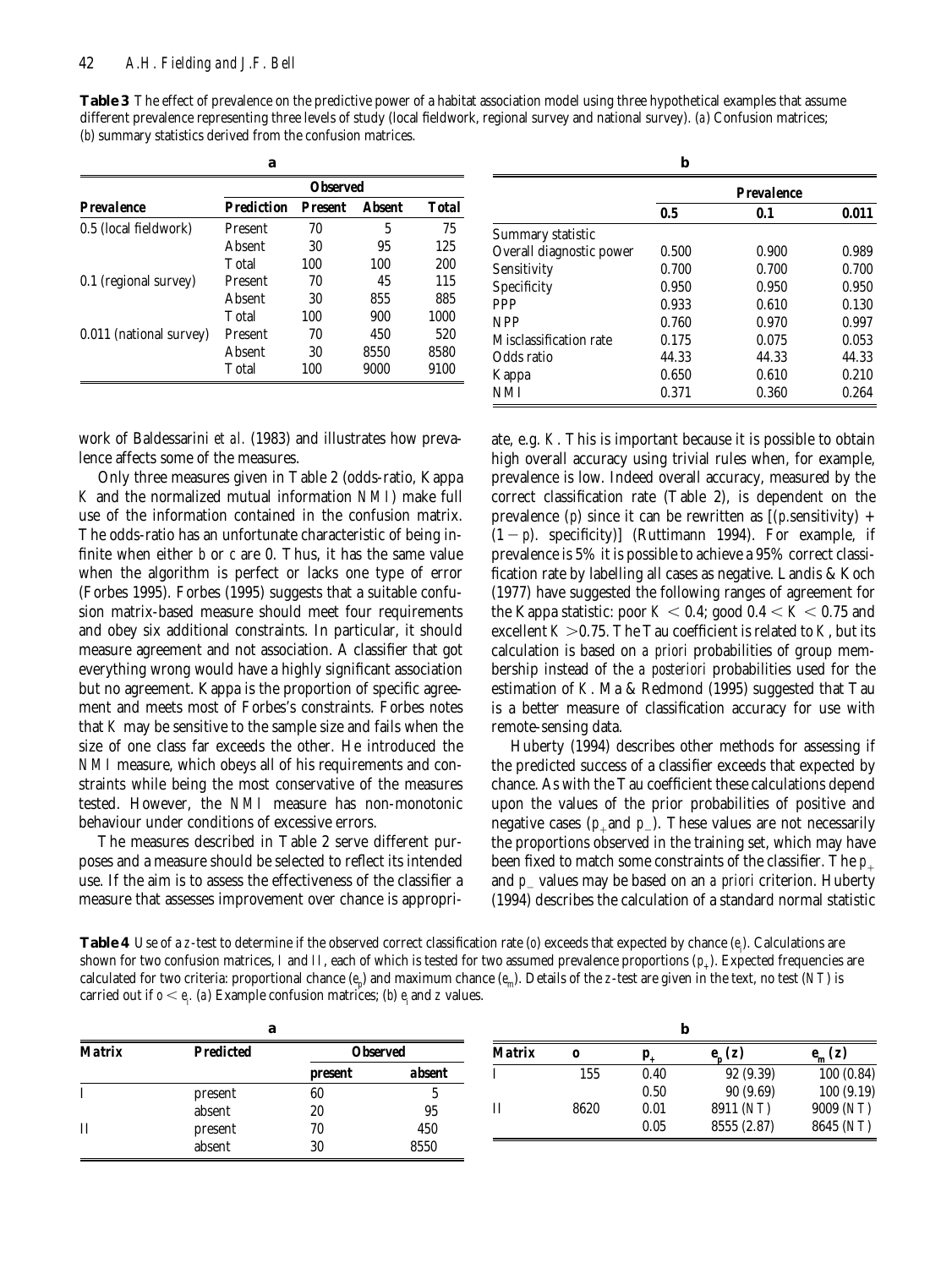to test a null hypothesis of no difference between observed and expected correct classifications. This is a one-tailed test since there is no necessity for a test if the observed rate is less than the expected.

observed correct classification (o) = 
$$
a + d
$$
 (1)

expected correct classification (e) =  $p_+ (a + c) + p_-(b + d)$  (2)

$$
z = \frac{0 - e}{\sqrt{e(N - e)/N}}
$$
 (3)

If prevalence (*p*) is low, an expected maximum chance value (*em*) can be calculated by assuming a trivial classification rule of assigning absence to each case. In this situation the expected correct classification rate is equal to  $(1 - p)N$ . This allows a test of the hypothesis that there is no improvement over the maximum chance value. Example calculations are shown in Table 4. It is apparent from Table 4 that the *z* values are dependent on the possibly subjective assignment of values to  $p_1$ .

All of the measures described in this section depend on the values assigned to *a,b,c* and *d* in the confusion matrix. These values are obtained by application of a threshold criterion to a continuous variable generated by the classifier. Typically, the classifier generates a variable that has values within the range  $0 - 1$  to which a 0.5 threshold is applied. Thus, a continuous, or at least ordinal, variable is dichotomized. If the threshold criterion is altered the values in the confusion matrix will change. Often, the raw scores are available so it is relatively easy to examine the effect of changing the threshold. Even with techniques such as decision trees, which appear to use dichotomous variables, the software will have dichotomized a continuous variable.

There are a variety of reasons why the threshold value may need to be examined. For example, unequal group sizes



**Figure 2** The effect of the cut-point threshold on the three error rates (total misclassifications – solid line; positives – dotted line; negatives – dashed line). Four possible cut-points are marked: (a) minimum total misclassifications; (b) cross-over of misclassification rates; (c) 0.5 cut-point; and (d) minimum acceptable error (90% of positives).

**Table 5** Predition success from an unpublished model on bat distributions. Three potential cut-points are labelled to satisfy different criteria.<sup>1</sup> 'Best' cut-point to identify sites where bats can be studied (few false positives); <sup>2</sup> 'best' improvement over chance (Kappa); 3 eliminates sites with no bats.

| Cut        | <b>True</b> |      |    |     | False True False Sensitivity Specificity Kappa |      |      |
|------------|-------------|------|----|-----|------------------------------------------------|------|------|
| Point      | $^{+}$      | $^+$ |    |     |                                                |      |      |
|            | a           | b    | C  | d   |                                                |      |      |
| 0.791      | 15          | 4    | 93 | 235 | 0.14                                           | 0.98 | 0.16 |
| 0.64       | 67          | 33   | 41 | 206 | 0.62                                           | 0.86 | 0.49 |
| $0.62^2$   | 83          | 43   | 25 | 196 | 0.77                                           | 0.82 | 0.56 |
| 0.21       | 100         | 106  | 8  | 133 | 0.93                                           | 0.56 | 0.39 |
| 0.15       | 105         | 134  | 3  | 105 | 0.97                                           | 0.44 | 0.31 |
| $0.05^{3}$ | 108         | 190  | 0  | 49  | 1.00                                           | 0.21 | 0.14 |
| 0.00       | 108         | 239  | 0  | 0   | 1.00                                           | 0.00 | 0.00 |

(prevalence) can influence the scores for many of the classifier methods. This is particularly true for logistic regression which produces scores biased towards the larger group (Hosmer & Lemeshow 1989). Similarly, if we have decided that FN errors are more serious than FP errors the threshold can be adjusted to decrease the FN rate at the expense of an increased FP error rate. The effect of the threshold on three error rates is shown in Fig. 2. Few ecological models appear to have addressed this problem. Pereira & Itami (1991) used sensitivity analysis and comparisons with predictive im-



**Figure 3** (*a*) Expected overlap in group scores. (*b*) Bimodality in group scores. Solid line – negative cases; dotted line – positive cases.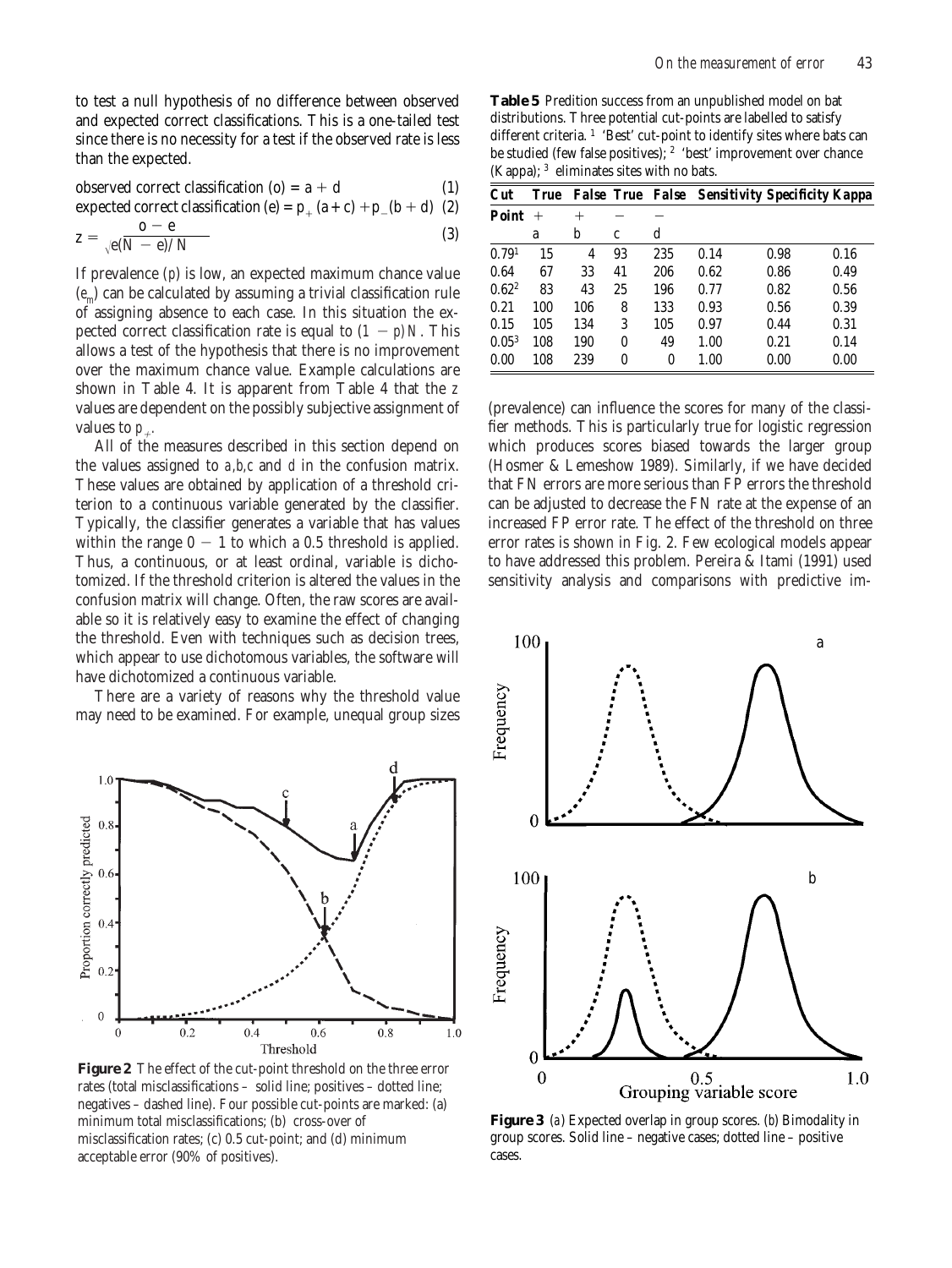provement over random classification to determine the optimum threshold value for the assessment of model accuracy. Capen *et al.* (1986) chose unspecified thresholds to balance the correct classification rates between presence and absence plots, this is equivalent to an equal weighting of FP and FN errors. Fielding & Haworth (1995) used a threshold which was calculated as the mid-point between the mean probabilities of occupancy for the present and absent groups to reduce the FN error rates. Other thresholds could be applied, e.g. a 'minimum acceptable error' (a FN criterion) could be defined that depended on the intended application of the classifier. For example, we could tolerate more false-positives for a particularly endangered species. If the purpose of the model was to identify experimental sites where we could be certain of finding a species, the threshold would be adjusted to minimize the FP error rates. Table 5 shows the effect of amending the threshold and demonstrates how different thresholds are appropriate for different aims.

If a classifier produces prediction errors there must be overlap in group scores (Fig. 3*a*). Usually it is expected that this overlap will be in the tails of two unimodal distributions. However, if ecological processes are generating false predictions we may observe bimodal score distributions (Fig. 3*b*). This bimodality will reduce the effectiveness of a threshold adjustment. An alternative solution to threshold adjustments is to make use of all the information contained within the original continuous variable and calculate threshold independent measures (see below).

#### **Cost matrices**

Measures derived from confusion matrices assume that both error types are equivalent. There are situations, particularly in conservation-based models, where this assumption can be questioned. If a model is used to define protected areas, failure to correctly predict positive locations will be more 'costly' (in conservation-terms) than would the prediction of false positives, i.e. 'FN cost' (FNC)  $>$  'FP cost' (FPC). Although these inequalities can be compensated for partly by the choice of error measure and threshold, it is possible to adopt other approaches. One method that has been used by artificial intelligence workers is the concept of a cost matrix that weights errors prior to the calculation of model accuracy. In the absence of clear economic gains and losses, the allocation of weights must be subjective. In a conservation-based model we may be able to assign weights by taking into account perceived threats to the species. Lynn *et al.* (1995) used a matrix of misclassification costs to evaluate the performance of a decision-tree model for the prediction of landscape levels of potential forest vegetation. Their cost structure was based on the amount of compositional similarity between pairs of groups.

# **Threshold-independent measures**

One problem with the threshold dependent measures is their



**Figure 4** An example ROC plot. The data relate to Golden Eagle distribution using a logistic regression model. Figures in parentheses are the areas under the curves.

failure to use all of the information provided by the classifier. Although dichotomous classifications are convenient for decision making they can introduce distortions (Deleo & Campbell 1990). Altman *et al.* (1994) showed that the dichotomization of a continuous variable, to give an 'optimal *p*value', using groupings determined by the data, will result in bias. The medical literature has recognized these problems and other measures have been introduced. In particular, the use of threshold-independent receiver operating characteristic (ROC) plots has received considerable attention.

The ROC technique developed in signal processing and the term 'receiver operating characteristic' refers to the performance (the 'operating characteristic') of a human or mechanical observer (the 'receiver') engaged in assigning cases into dichotomous classes (Deleo 1993). Zweig & Campbell (1993) provide a review of the use of ROC methodology in clinical medicine; they include details of software that may be used for ROC analyses.

A ROC plot is obtained by plotting all sensitivity values (true positive fraction) on the *y* axis against their equivalent  $(1 -$  specificity) values (false positive fraction) for all available thresholds on the *x* axis, as in the example shown in Fig. 4. The area under the ROC function (AUC) is usually taken to be an important index because it provides a single measure of overall accuracy that is not dependent upon a particular threshold (Deleo 1993). The value of the AUC is between 0.5 and 1.0. If the value is 0.5, the scores for two groups do not differ, while a score of 1.0 indicates no overlap in the distributions of the group scores (Fig. 4). Typically, values of the AUC will not achieve these limits. A value of 0.8 for the AUC means that for 80% of the time a random selection from the positive group will have a score greater than a random selection from the negative class (Deleo 1993).

The ROC plot does not provide a rule for the classification of cases. However, there are strategies that may be used to develop decision rules (Deleo 1993; Zweig & Campbell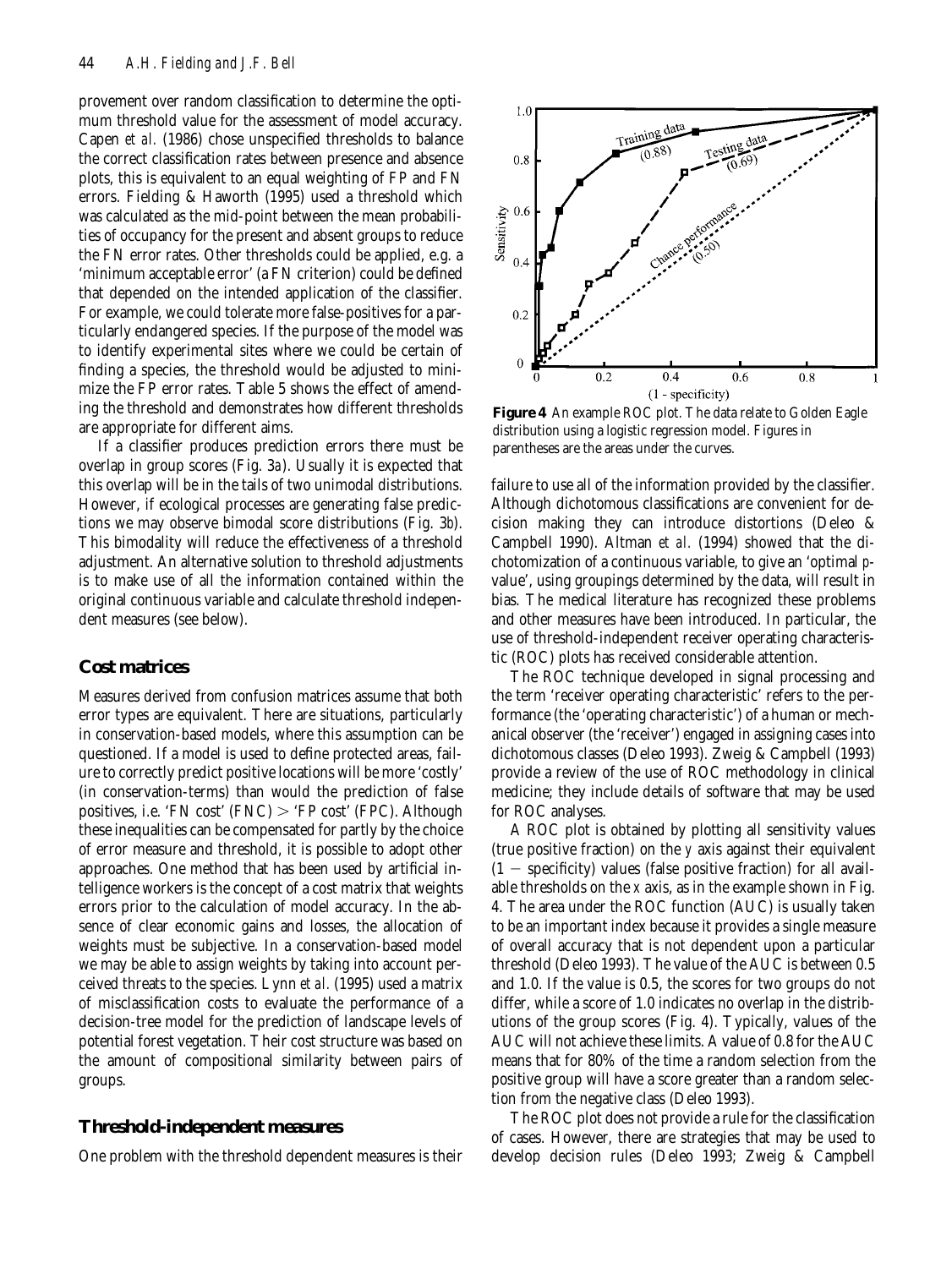1993). Two elements are required to identify the appropriate threshold (Zweig & Campbell 1993). The first is the relative cost of FP and FN errors. Assigning values to these costs is complex and subjective and dependent upon the context within which the classification rule will be used. As a guideline Zweig & Campbell (1993) suggest that if  $FPC > FNC$ the threshold should favour specificity, while sensitivity

 $\blacksquare$ 

should be favoured if  $FNC > FPC$ . The second is the prevalence (*p*) of positive cases. Combining these factors allows the calculation of a slope (Zweig & Campbell 1993).

$$
m = (FPC/FNC) \times ((1-p)/p) \tag{4}
$$

Map 2

If the ROC plot is a smooth and parametric curve, *m* de-

**Figure 5** (*a*) Two hypothetical predictions for the presence/absence of nests. The locations of nests are marked **N**. Squares predicted to contain a species are shaded. (*b*) Weights for the calculation of spatially-corrected error measures using the Minesweeper and Distance algorithms.

| a           |                          |  | <b>Map 1</b> |           |                  |  |
|-------------|--------------------------|--|--------------|-----------|------------------|--|
|             |                          |  |              |           |                  |  |
|             | $\boldsymbol{N}$         |  |              |           |                  |  |
|             |                          |  |              |           |                  |  |
|             | i.<br><b>Televisit</b> e |  |              |           | $\boldsymbol{N}$ |  |
| 200222<br>m |                          |  |              |           |                  |  |
|             |                          |  |              |           |                  |  |
|             |                          |  |              |           |                  |  |
|             |                          |  | ುತಿದರ        |           |                  |  |
|             |                          |  |              | $\bar{N}$ |                  |  |
|             | m                        |  |              |           |                  |  |

|              |                              |            |   | <b>SOURCE</b> |                         |    |        |
|--------------|------------------------------|------------|---|---------------|-------------------------|----|--------|
|              |                              |            |   | 85355         |                         |    |        |
| 350<br>en li | 2020202<br>4,<br>een (       | <u>hen</u> |   |               | <u>mann</u><br>20<br>w. |    |        |
|              |                              |            |   |               |                         |    |        |
|              |                              |            |   |               | 20000                   |    |        |
|              |                              |            |   |               |                         | M. | W<br>羉 |
| ë            | ,,,,,,,,<br><u> Maria II</u> |            |   |               |                         |    |        |
| W            |                              |            |   | e             | 686.58                  |    |        |
|              |                              |            | Ø | التناز<br>w.  |                         |    |        |
|              |                              |            |   |               |                         |    |        |

| 'Minesweeper' |
|---------------|
|---------------|

| 1            | 1                | $\mathbf{1}$   |                     | $\mathbf{1}$     | $\mathbf{1}$                     | 1                                      |                         |                     |                     |
|--------------|------------------|----------------|---------------------|------------------|----------------------------------|----------------------------------------|-------------------------|---------------------|---------------------|
| 1            | $\bm N$          | $\mathbf{1}$   |                     | $\frac{1}{\tau}$ | $\bm{N}$                         | $\mathbf{1}$                           |                         |                     |                     |
| $\mathbf{1}$ | $\mathbf{1}$     | $\overline{2}$ | $\mathbf{1}$        | 2 <sub>1</sub>   | $\vert 1 \vert$                  | 2 <sub>1</sub>                         | $\mathbf{1}$            | 1                   |                     |
|              |                  | $\mathbf{1}$   | $\lfloor N \rfloor$ | $\vert 1 \vert$  | $\begin{array}{ccc} \end{array}$ |                                        | 1 N                     | $\mathbf{1}$ 2      | $\vert$ 1           |
|              |                  | $\mathbf{1}$   | $\mathbf{1}$        | $\mathbf{1}$     | $\vert$ 1                        | $\begin{array}{c} \n 2 \n \end{array}$ | $\overline{\mathbf{2}}$ | $\mathbf{1}$        | $\overline{\bm{N}}$ |
|              |                  |                |                     |                  |                                  |                                        |                         |                     |                     |
| 1            | $\mathbf{1}$     | $\mathbf{1}$   |                     |                  | $\mathbf{1}$                     | $\bm{N}$                               | $\mathbf{1}$            | $\mathbf{1}$        | $\mathbf{1}$        |
| $\mathbf{1}$ | $\boldsymbol{N}$ | $\mathbf{1}$   | $\mathbf{1}$        | $\mathbf{1}$     | $2112$                           |                                        |                         | $\mathbf{I}$        | $\mathbf{1}$        |
| 1            | 1                | $\mathbf{1}$   | $\mathbf{1}$        | $\boldsymbol{N}$ | $2112$                           |                                        |                         | $\lfloor N \rfloor$ | $\vert$ 1           |
|              |                  |                | $\mathbf{1}$        | $\mathbf{1}$     | $\mathbf{2}$                     | $N \mid$                               | $\overline{2}$          | $\mathbf{1}$        | $\mathbf{1}$        |

'Distance'

|  | 2   1   2   3   2   1   2   3   4   4                              |  |  |  |  |
|--|--------------------------------------------------------------------|--|--|--|--|
|  | $1 \mid N \mid 1 \mid 2 \mid 1 \mid N \mid 1 \mid 2 \mid 3 \mid 3$ |  |  |  |  |
|  | $2$   1   2   1   2   1   2   1   2   2                            |  |  |  |  |
|  | $3 \mid 2 \mid 1 \mid N \mid 1 \mid 2 \mid 1 \mid N \mid 1 \mid 1$ |  |  |  |  |
|  | $3 \mid 2 \mid 2 \mid 1 \mid 2 \mid 2 \mid 1 \mid 1 \mid N$        |  |  |  |  |
|  | $2$   1   2   3   2   1   N   1   2   1                            |  |  |  |  |
|  | $1 \mid N \mid 1 \mid 1 \mid 1 \mid 2 \mid 1 \mid 2 \mid 1 \mid 2$ |  |  |  |  |
|  | 2   1   2   1   $N$   1   1   1   $N$   1                          |  |  |  |  |
|  | $3 \mid 2 \mid 3 \mid 2 \mid 1 \mid 1 \mid N \mid 1 \mid 1 \mid 2$ |  |  |  |  |
|  | $3   4   2   2   1   1   2   2   3$                                |  |  |  |  |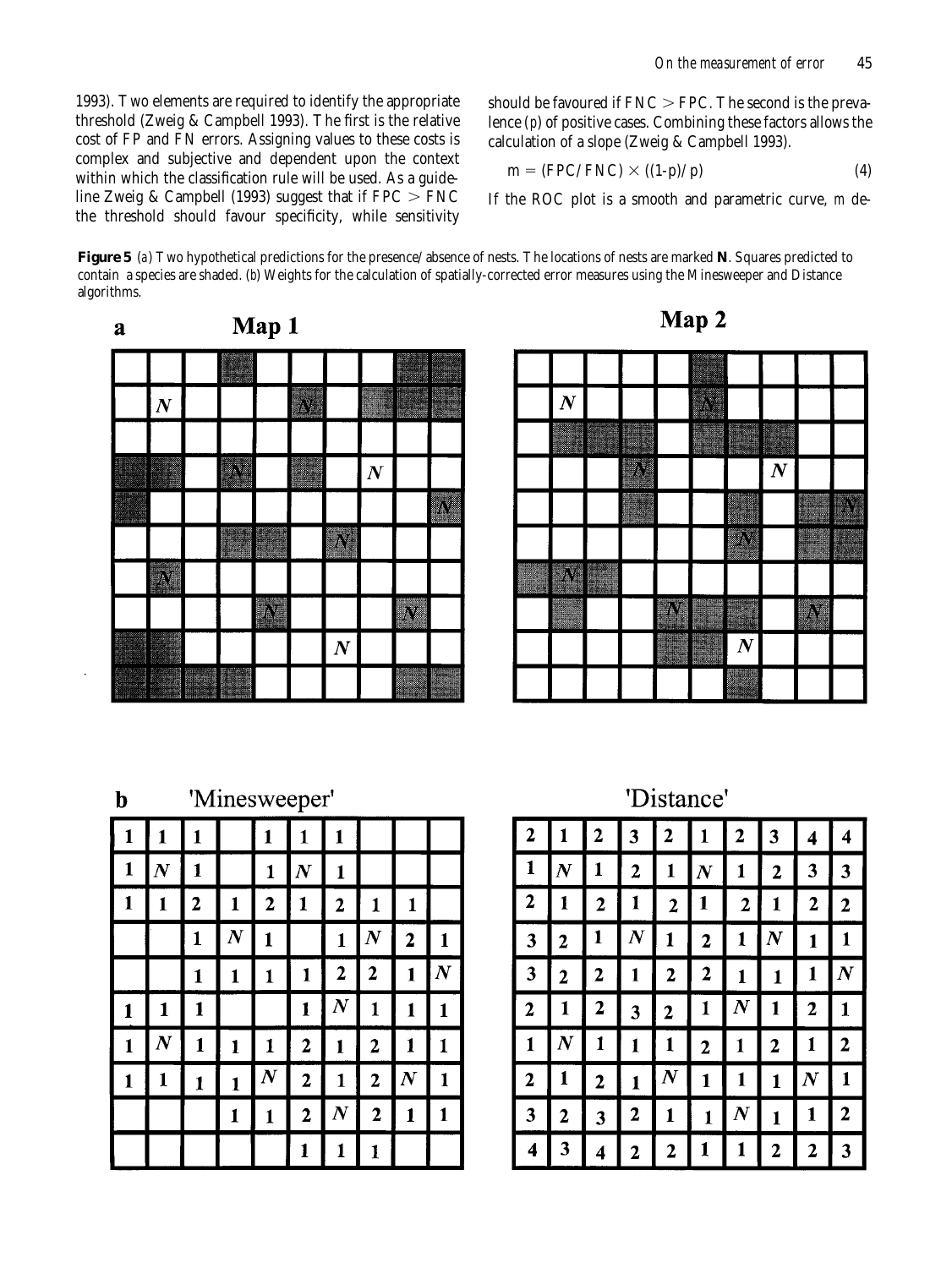scribes the slope of a tangent to this curve. The point at which the tangent touches the curve identifies a particular sensitivity/specificity pair. If the ROC plot is a stepped nonparametric curve the equivalent sensitivity/specificity pair is found by moving a line, with slope *m*, from the top left of the ROC plot. The sensitivity/specificity pair is found where the line and the curve first touch (Zweig & Campbell 1993). The desired threshold is the value which gives the selected sensitivity/specificity pair.

Kraemer (1988) suggests some caution is necessary when using ROC methods with biological data since biological cases may not be directly equivalent to the original definition. In particular, the original ROC model assumes that the group allocation is absolutely reliable and each signal is homogeneously presented and processed. Kraemer (1988) provides a modified method based on the relative costs of FN and FP cases; these costs are used in conjunction with a plot of the sensitivity quality against the specificity quality.

#### **Spatially-corrected measures**

One of the difficulties of basing error assessment on confusion matrices and other summary statistics is that they do not take into account the spatial context of the errors. Figure 5 shows two sets of predictions for the same positive locations that will yield identical values for all previously described measures. Depending on the context and purpose of the predictions we could, by examining prediction maps, place different ecological interpretations on the results. Buckland & Elston (1993) discussed how patterns in prediction errors could be used to infer spatial patterns of habitat suitability.

There is some justification for calculating error measures that take into account the spatial characteristics of the data. In this section we present two simple methods that weight false positive errors by reference to their proximity to actual positive cases. These measures are related to the technique developed by Augustin *et al.* (1996) for incorporating explicit autocorrelation into general linear presence/absence models. The rationale for the spatial weighting is that FPs close to real positives may be less serious errors than FPs distant from a real positive. Two approaches to spatial weighting are illustrated (Fig. 5*b*). The first approach is based on the ubiquitous Minesweeper computer game. The weight is calculated as the number of adjacent positive squares

$$
w_M = 1 - (neighbours)/9.
$$
 (5)

In the second approach, errors are weighted by their 'cityblock' distance from the nearest positive case. A weight can then be calculated as

$$
w_D = 1 - 1/(2 \text{.distance}) \tag{6}
$$

with a threshold constraint such that any  $w_D > 0.85$  is rounded to 1. Using these weights an adjusted confusion matrix may be constructed from which adjusted error measures are calculated. If the ratio of adjusted errors to actual errors is calculated it will provide information about the spatial characteristics of the prediction errors. Table 6 shows example calculations using the maps in Fig. 5. As expected, the adjustments have their greatest effect on Map 2 predictions. Table 6 also shows that the Minesweeper algorithm provides the most conservative adjustment.

If it is considered that some of the FP errors are a consequence of interference, it would also be possible to use information about territory size and spacing to weight some of the errors.

#### **Comparing error rates**

The results presented in most papers are generally those produced by a 'best' model. A variety of methods may have been used to decide between candidate models. It is not always certain that appropriate questions have been asked. Similarly, if different classifiers (e.g. discriminant analysis and logistic regression) have been tested we may wish to decide which is the 'best'. Judgements of this type usually depend on an error-based comparison. Chatfield (1995) suggested that when comparing forward stepwise regression models we should ask the question 'does it (the extra variable) provide value for money in improving predictions?' rather than 'does it lead to a significant improvement of fit?'. In other words when considering relative performance we should consider both accuracy and costs. More detailed aspects of cost-sensitive classifications are described in Turney (1995).

Huberty (1994) describes a range of techniques, that do not incorporate costs, for the comparison of results from different classifiers. The results from two classifiers can be compared by constructing the following  $2 \times 2$  table that cross-tabulates prediction success:

|              |           | Classifier 1 |           |
|--------------|-----------|--------------|-----------|
|              |           | correct      | incorrect |
|              | correct   | а            |           |
| Classifier 2 | incorrect |              |           |

The test must compare if  $(a + b)$ /N is significantly different from  $(a + c)/N$ . Huberty (1994) suggests using McNemar's test to calculate a measure,

$$
(b - c)^2 / (b + c) \tag{7}
$$

that has an approximate  $\chi^2$  value with 1 degree of freedom if  $b + c$  is 'large'. Multiple comparisons can be carried out using Cochran's *Q* test. Huberty (1994) has additional details.

One of the difficulties with this type of approach is that it depends on the dichotomization of two continuous variables. An alternative approach is to compare ROC plots. If one of the curves is consistently above the other, clearly one is better. Zweig & Campbell (1993) provide full details of methods for comparing the areas under ROC plots for both paired and unpaired data.

#### **Conclusions and recommendations**

The quality of a predictive model is usually judged by its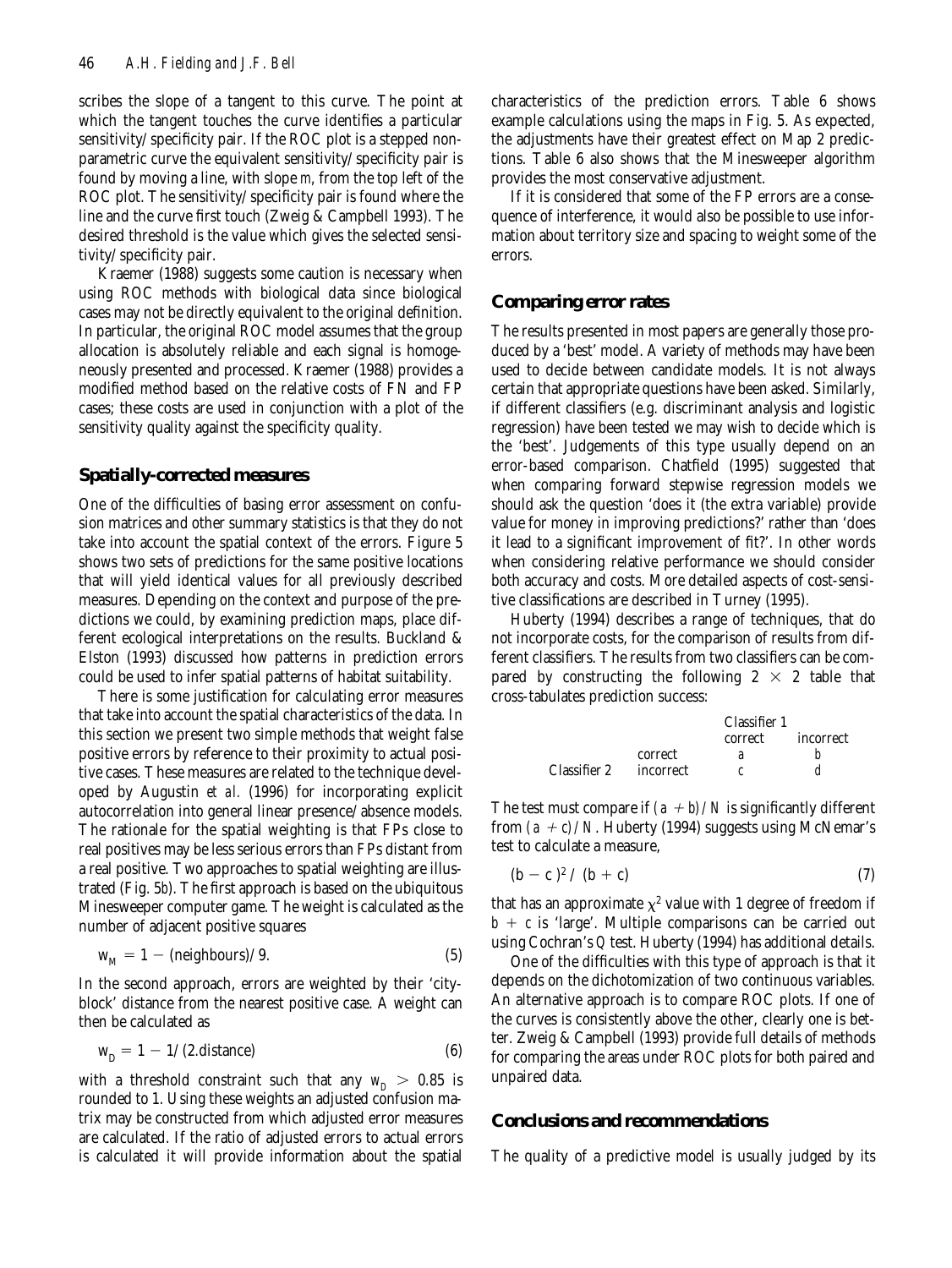accuracy. This review has demonstrated that there are many routes to the calculation of predictive accuracy and that some objective consideration should be given to the choice of measure. The results of model tests must be interpreted in the context of how the model will be applied, some applications may be able to tolerate less accuracy or precision (Schamberger & O'Neil 1986). If the objective was to purchase habitats with high opportunity costs the model should accurately predict species presence, however if the model was to be used to predict impacts for endangered species false positives may be of greater concern (Morrison *et al.* 1992). Since there are many aspects to consider when assessing prediction error we would like to suggest the following approach.

(1) Decide which data are to be used for the estimation of error. Do not rely on an estimate based on resubstitution of the training data. A more robust estimate will be obtained from independent testing data.

(2) If predictions are to be restricted to a homogeneous region consider a data-partitioning technique. If the predictions are to be tested for their generality use a prospective sample selected via temporal or geographical criteria.

(3) If data-partitioning is to be used consider using more than one approach, ideally including *k*-fold partitioning or jack-knifing. When deciding on a size for the training set use a heuristic such as that suggested by Schaafsma & van Vark (1979), but also take into account any cases:variables constraints imposed by your classifier.

(4) Understand the nature of any error measures that are used. In particular, take account of the effect of prevalence. Overall accuracy may be a very poor guide to the value of your predictions. Use prediction error cost criteria to guide your choice, e.g. if false positive errors are more costly than false negatives, use sensitivity.

(5) If you wish to determine if a classifier predicts better than chance, use a measure such as Kappa or *NMI*. Recall that *NMI* is less affected by prevalence.

(6) ROC plots avoid the problems associated with threshold effects. If error is to be based solely on confusion-matrixderived measures consider adjusting the threshold. It is desirable to use *a priori* criteria for deciding on a threshold.

(7) If classifiers are to be ranked, comparisons based on ROC plots are likely to be more robust since they are independent of the values in a confusion matrix.

(8) If the aim is to improve within-region accuracy consider using spatial analysis methods that incorporate the almost inevitable spatial autocorrelation.

(9) If the aim is to improve the predictive success with prospective samples, based on a different region, an attempt should be made to remove the spatial structure from the models. Bocard *et al.* (1992) and Okland & Eilertsen (1994) describe how this may be accomplished using canonical correspondence analysis.

(10) If appropriate for your data examine the spatial pattern

of the errors and consider using, with caution, *post-hoc* hypotheses to interpret the patterns.

(11) Consider weighting errors if there are ecological or economic justifications.

(12) Be cautious of any statement of model accuracy that does not justify the choice of error measure.

(13) If, after model validation, the aim is to derive a robust classification rule, all of the available data should be used.

# **Acknowledgements**

We would like to thank all of our colleagues who commented on earlier versions of this manuscript. We are very grateful for comments made by the referees.

# **References**

- Aebischer, N.J., Robertson, P.A. & Kenward, R.E (1993) Compositional analysis of habitat use from animal radio-tracking data. *Ecology* **74**: 1313–25.
- Altman, D.G., Lausen, B., Sauerbrei, W. & Schumacher, M. (1994) Dangers of using 'optimal' cutpoints in the evaluation of prognostic factors*. Journal of the National Cancer Institute* **86**: 829–35.
- Anon. (1995) Bird conservation: the science and the action preface. Conclusions and recommendations. *Ibis* **137**: S3–S7.
- Augustin, N.H., Mugglestone, M.A. & Buckland, S.T. (1996) An autologistic model for the spatial distribution of wildlife. *Journal of Applied Ecology* **33**: 339–47.
- Austin, M.P. & Gaywood, M.J. (1994) Current problems of environmental gradients and species response curves in relation to continuum theory. *Journal of Vegetation Science* **5**: 473–82.
- Austin, M.P., Nicholls, A.O., Doherty, M.D. & Meyers, J.A. (1994) Determining species response functions to an environmental gradient by means of a beta function. *Journal of Vegetation Science* **5**: 215–28.
- Baldessarini, R.J., Finklestein, S. & Arana, G.W. (1983) The predictive power of diagnostic tests and the effect of prevalence of illness*. Archives of General Psychiatry* **40**: 569–73.
- Blayo, F., Chevenal, Y., Guérin-Dugué, A., Chentouf, R., Aviles-Cruz, C., Madrenas, J., Moreno, M. & Voz, J.L. (1995) Enhanced learning for evolutive neural architecture. Deliverable R3-B4-P Task B4: Benchmarks. ESPIRIT Basic Research Project Number 6891*.* Available from ftp.dice.ucl.ac.be/pub/neuralnets/ELANA/databases.
- Bocard, D., Legendre, P. & Drapeau, P. (1992) Partialling out the spatial component of ecological variation. *Ecology* **73**: 1045–55.
- Bocard, D. & Legendre, P. (1994) Environmental control and spatial structure in ecological communities: an example using oribatid mites (Acari, Oribata). *Environmental and Ecological Statistics* **1**: 37–62.
- Brennan, L.A., Block, W.M. & Gutiérrez, R.J. (1986) The use of multivariate statistics for developing habitat suitability index models. In: *Wildlife 2000: Modelling Habitat Relationships of Terrestrial Vertebrates,* ed. J.A. Verner, M.L. Morrison & C.J. Ralph, pp. 177–82. Madison, WI, USA: University of Wisconsin **Press**
- Buckland, S.T. & Elston, D.A. (1993) Empirical models for the spatial distribution of wildlife. *Journal of Applied Ecology* **30**: 478–95.
- Capen, D.E., Fenwick, J.W., Inkley, D.B. & Boynton, A.C. (1986)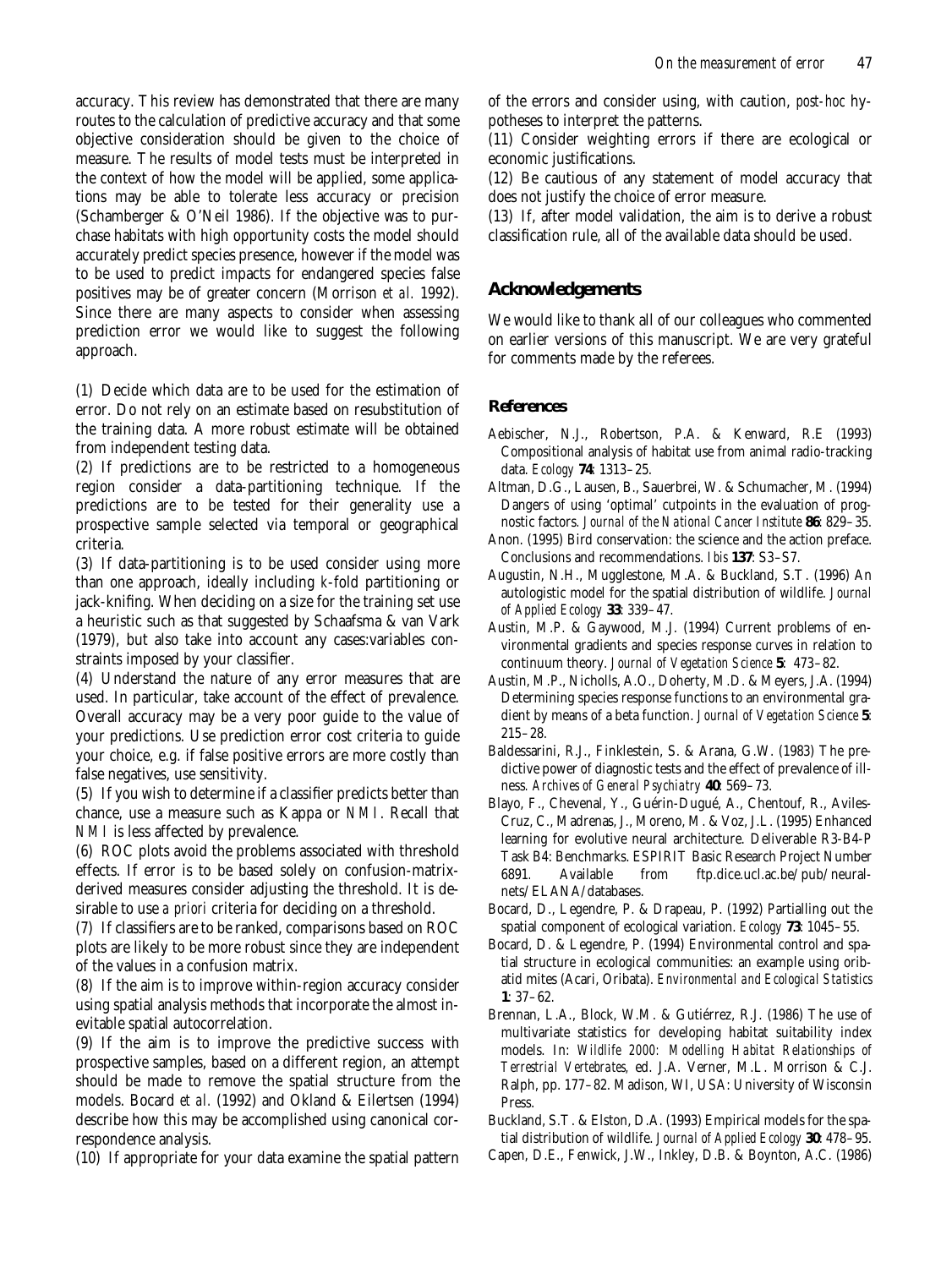Multivariate models of songbird habitat in New England forests. In: *Wildlife 2000: Modelling Habitat Relationships of Terrestrial Vertebrates,* ed. J.A. Verner, M.L. Morrison and C.J. Ralph, pp. 171–75. Madison, WI, USA: University of Wisconsin Press.

- Cederlund, G. & Sand, H. (1994) Home-range size in relation to age and sex in moose. *Journal of Mammology* **75**: 1005–12.
- Chatfield, C. (1995) Model uncertainty, data mining and statistical inference. *Journal of the Royal Statistical Society, Series A.* **158**: 419–66.
- Deleo, J.M. (1993) Receiver operating characteristic laboratory (ROCLAB): software for developing decision strategies that account for uncertainty. In: *Proceedings of the Second International Symposium on Uncertainty Modelling and Analysis*, pp. 318–25. College Park, MD: IEEE Computer Society Press.
- Deleo, J.M. & Campbell, G. (1990) The fuzzy receiver operating characteristic function and medical decisions with uncertainty. In: *Proceedings of the First International Symposium on Uncertainty Modelling and Analysis*, pp. 694–9. College Park, MD: IEEE Computer Society Press.
- Donázar, J.A., Hiraldo, F. & Bustamante, J. (1993) Factors influencing nest site selection, breeding density and breeding success in bearded vulture (*Gypaetus barbatus*). *Journal of Applied Ecology* **30**: 504–14.
- Fielding, A.H. & Haworth, P.F.(1995) Testing the generality of bird-habitat models. *Conservation Biology* **9**: 1466–81.
- Forbes, A.D. (1995) Classification algorithm evaluation: five performance measures based on confusion matrices. *Journal of Clinical Monitoring* **11**: 189–206.
- Harper, J.L. (1977) *Population Biology of Plants*. London, UK: Academic Press: 892 pp.
- Harvey, H.J. (1995) The National Trust and nature conservation: Prospects for the future. *Biological Journal of the Linnean Society* **56**, Suppl. A: 231–48.
- Hengveld, R. (1994) Biogeographical ecology. *Journal of Biogeography* **21**: 341–51.
- Hohmann, U. (1994) Status specific habitat use in the common buzzard *Buteo buteo*. In: *Raptor Conservation Today,* ed. B.U. Meyburg & R.D. Chancellor, pp. 359–66. Berlin, Germany: WWGBP/Pica Press.
- Hosmer, D.W. & Lemeshow, S. (1989) *Applied Logistic Regression.* New York, USA: Wiley: 307 pp.
- Huberty, C.J. (1994) *Applied Discriminant Analysis*. New York, USA: Wiley Interscience: 466 pp.
- Kettlewell, H.B.D. (1955) Recognition of appropriate backgrounds by pale and dark phases of Lepidoptera. *Nature* 1**75**: 943–44.
- Kraemer, H.C. (1988) Assessment of  $2 \times 2$  associations: Generalisation of signal detection methodology. *The American Statistician* **42**: 37–49.
- Landis, J.R. & Koch, G.C. (1977) The measurement of observer agreement for categorical data. *Biometrics* **33**: 159–74.
- Legendre, P. (1993) Spatial autocorrelation: trouble or new paradigm. *Ecology* **74**: 1659–73.
- Lynn, H., Mohler, C.L., DeGloria, S.D. & McCulloch, C.E. (1995) Error assessment in decision-tree models applied to vegetation analysis*. Landscape Ecology* **10**: 323–35.
- Ma, Z. & Redmond, R.L.(1995) Tau coefficients for accuracy assessment of classifications of remote sensing data*. Photogrammetric Engineering & Remote Sensing* **61**: 435–39.
- Manly, B.F.J., McDonald, L.L. & Thomas, D.L. (1992*) Resource Selection by Animals: Statistical Design and Analysis for Field Studies*. London, UK: Chapman & Hall: 177 pp.
- Morrison, M.L., Marcot, B.G. & Mannan, R.W. (1992) *Wildlife Habitat Relationships. Concepts and Applications*. Madison, WI, USA: University Wisconsin Press: 341 pp.
- Morrison, M.L., Timoss, I.C. & With, K.A. (1987) Development and testing linear regression models predicting bird-habitat relationships*. Journal of Wildlife Management* **51**: 247–53.
- Newton, I. (1979) *Population Ecology of Raptors.* Berkhamstead, UK: Poyser: 399 pp.
- Okland, R.H. & Eilertsen, O. (1994) Canonical correspondence analysis with variation partitioning: some comments and an application. *Journal of Vegetation Science* **5**: 117–26.
- Osborne, P.E. & Tigar, B.J. (1992) Interpreting bird atlas data using logistic models: an example from Lesotho, Southern Africa. *Journal of Applied Ecology* **29**: 55–62.
- Pereira, J.M.C. & Itami, R.C. (1991) GIS-based habitat modelling using logistic multiple regression: a study of the Mt. Graham red squirrel*. Photogrammetric Engineering & Remote Sensing* **57**: 1475–86.
- Ratcliffe, D. (1993) *The Peregrine Falcon.* Second Edition. London, UK: T. & A.D. Poyser: 454 pp.
- Reed, J.M. & Dobson, A.P. (1993) Behavioural constraints and conservation biology. *Trends in Ecology and Evolution* **8**: 253–5.
- Rencher, A.C. (1995) *Methods of Multivariate Analysis*. New York, USA: Wiley: 627 pp.
- Rotenberry, J.T. (1986) Habitat relationships of shrubsteppe birds: even 'good' models cannot predict the future. In: *Wildlife 2000: Modelling Habitat Relationships of Terrestrial Vertebrates,* ed. J.A. Verner, M.L. Morrison & C.J. Ralph, pp. 217–21. Madison, WI, USA: University of Wisconsin Press.
- Ruttimann, U.E. (1994) Statistical approaches to development and validation of predictive instruments. *Critical Care Clinics* **10**: 19–35.
- Schaafsma, W. & van Vark, G.N. (1979) Classification and discrimination problems with applications. Part IIa. *Statistica Neerlandica* **33**: 91–126.
- Schooley, R.L. (1994) Annual variation in habitat selection: patterns concealed by pooled data. *Journal of Wildlife Management* **58**: 367–74.
- Schamberger, M.L. & O'Neil, L.J. (1986) Concepts and constraints of habitat-model testing. In: *Wildlife 2000: Modelling Habitat Relationships of Terrestrial Vertebrates,* ed. J.A. Verner, M.L. Morrison & C.J. Ralph, pp. 5–10. Madison, WI, USA: University of Wisconsin Press.
- Schwede, G., Hubert, H. & McShea, W. (1993) Social and spatial organization of female white-tailed deer, *Odocoileus virginianus*, during the fawning season. *Animal Behaviour* **45**: 1007– 17.
- Smith, P.A. (1994) Autocorrelation in logistic regression modelling of species' distributions. *Global Ecology and Biogeography Letters* **4**: 47–61.
- Solonen, T. (1993) Spacing of birds of prey in Southern Finland. *Ornis Fennica* **70**: 129–43.
- Stauffer, D.F. & Best, L.B. (1986) Effects of habitat type and sample size on habitat suitability index models. In: *Wildlife 2000: Modelling Habitat Relationships of Terrestrial Vertebrates,* ed. J. A. Verner, M. L. Morrison & C. J. Ralph, pp. 71–77. Madison, WI, USA: University of Wisconsin Press.
- Stillman, R.A. & Brown, A.F. (1994) Population sizes and habitat sizes of upland breeding birds in the South Pennines, England. *Biological Conservation* **69**: 307–14.
- Stockwell, D.R.B. (1992) Machine learning and the problem of pre-